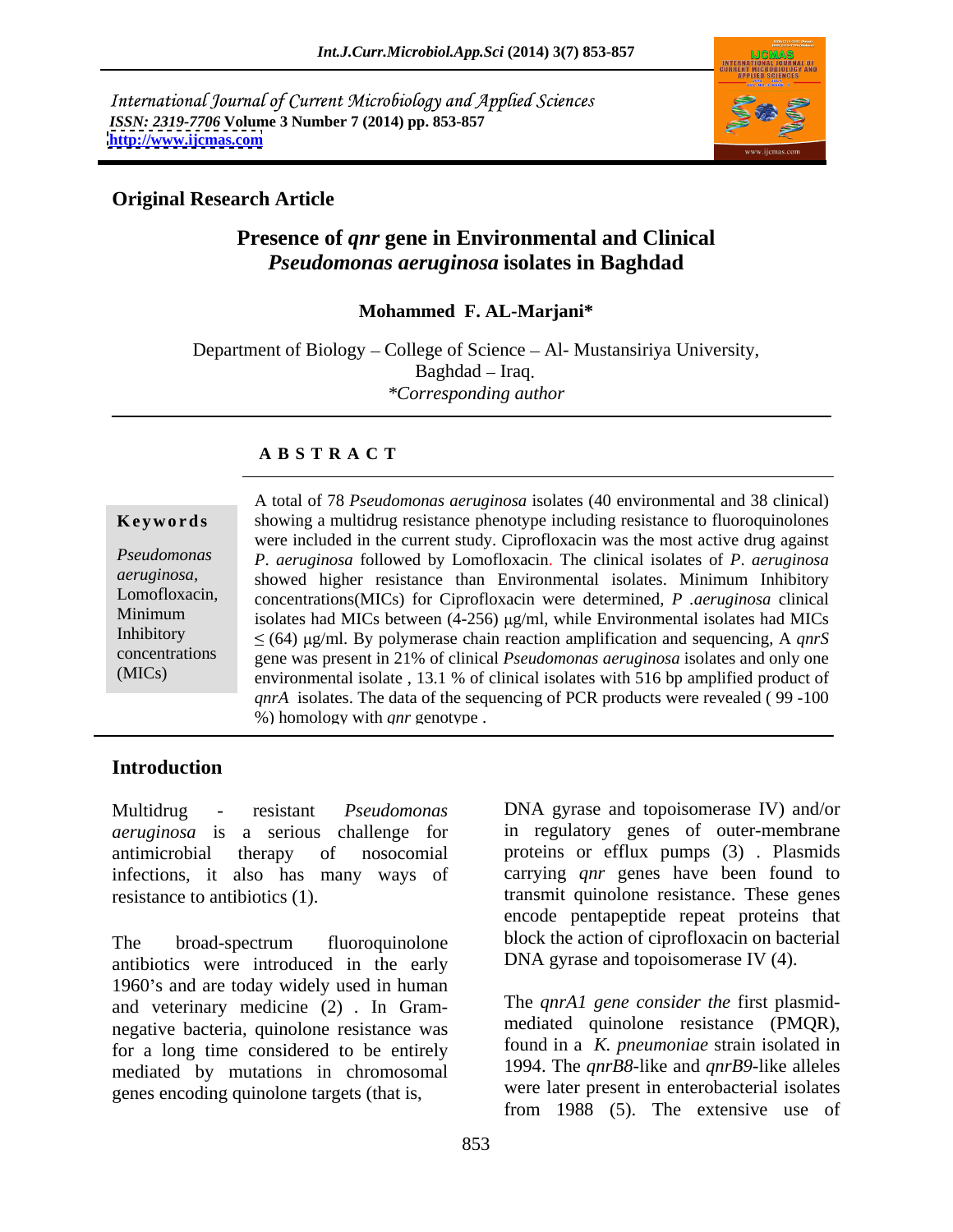quinolones, together with the mobility at the molecular and cellular level of most quinolone resistance determinants, has The MICs of Ciprofloxacin were determined contributed to the spread of these genes by a broth dilution method. We used among almost all clinical enterobacteria Mueller-Hinton broth (Oxoid, England) with across the world, and their incidence seems Ciprofloxacin concentrations (2-512) to have increased in recent years(6).  $\mu$ g/ml according to the guidelines

The distribution of *qnrA* genes in different area is known to be wide, but those of the **DNA Preparation and PCR** newer *qnr* types have not been studied (7 , 8) . The aims of this study were to detection A PCR reactions with specific primers were of *qnr* gene in Quinolon - performed to identify *qnrA* and *qnrS* gene resistant *Pseudomonas aeruginosa* isolates of each ciprofloxacin resistant isolate (Table (environmental and Clinical) in Baghdad. 1).DNA template was prepared as described

#### **Bacterial isolates and identification**

A total of 78 *Pseudomonas aeruginosa* (38 The protocol for the PCR condition was: clinical isolates and 40 environmental 94 °C for 45 s, 53 °C for 45 s, and 72 °C for isolates), collected between August/2013 to December/2013 in Baghdad, were studied. These isolates were identified by conventional biochemical reactions Amplification products were provisionally according to the criteria established by (9). identified by their size in ethidium bromide-

#### **Antimicrobial susceptibility test**

Antimicrobial susceptibility of the isolates<br>were tested by using Kirby-Bauer disk were tested by using Kirby-Bauer disk DNA sequencing was performed for the diffusion method following CLSI guidelines identification of the *qnr* .The products were (10) , using commercially available 6mm purified with a PCR kit and sequenced with

The susceptibility of the isolates was bioinformatic analysis of nucleotide determined against 7 antibacterial agents, sequences. They include: Ciprofloxacin (Cip),<br>Levofloxacin (Lev), Norfloxacin (Nor), **Results and Discussion** Ofloxacin (Ofx), Lomofloxacin (Lom) , Enorfloxacin ( Enr) and Nalidixic acid (NA) on Mueller Hinton agar Plate (Lab M Limited Topley House, United Kingdom), using overnight culture at a 0.5 McFarland blood samples and swaps of otitis media, standard followed by incubation at  $35^{\circ}c$  for burns and wounds from different hospitals in 16 to 18 h.

#### **Minimal Inhibitory Concentrations**

Ciprofloxacin concentrations (2-512) g/ml according to the guidelines recommended by the CLSI document.

## **DNA Preparation and PCR**

**Materials and Methods mixture** contained deionized sterile water by  $(11)$  .  $(25 \mu l)$  of PCR amplification  $(12.5)$ µl Green Go *Taq* Master Mix pH  $(8)$ (Promega,USA).

> 60 s, with a cycle number of 32, Gradient PCR (TechNet - 500, USA).

> stained agarose gels.

#### **Sequencing of PCR products**

discs (Bioanalyse /Turkey). primers by Macrogen (USA). The program (BioEdit Pro.version: 7.0.0) was used for bioinformatic analysis of nucleotide sequences.

#### **Results and Discussion**

A total of 78 *Pseudomonas aeruginosa* isolates , (38) clinical isolates were isolated from different samples including urine,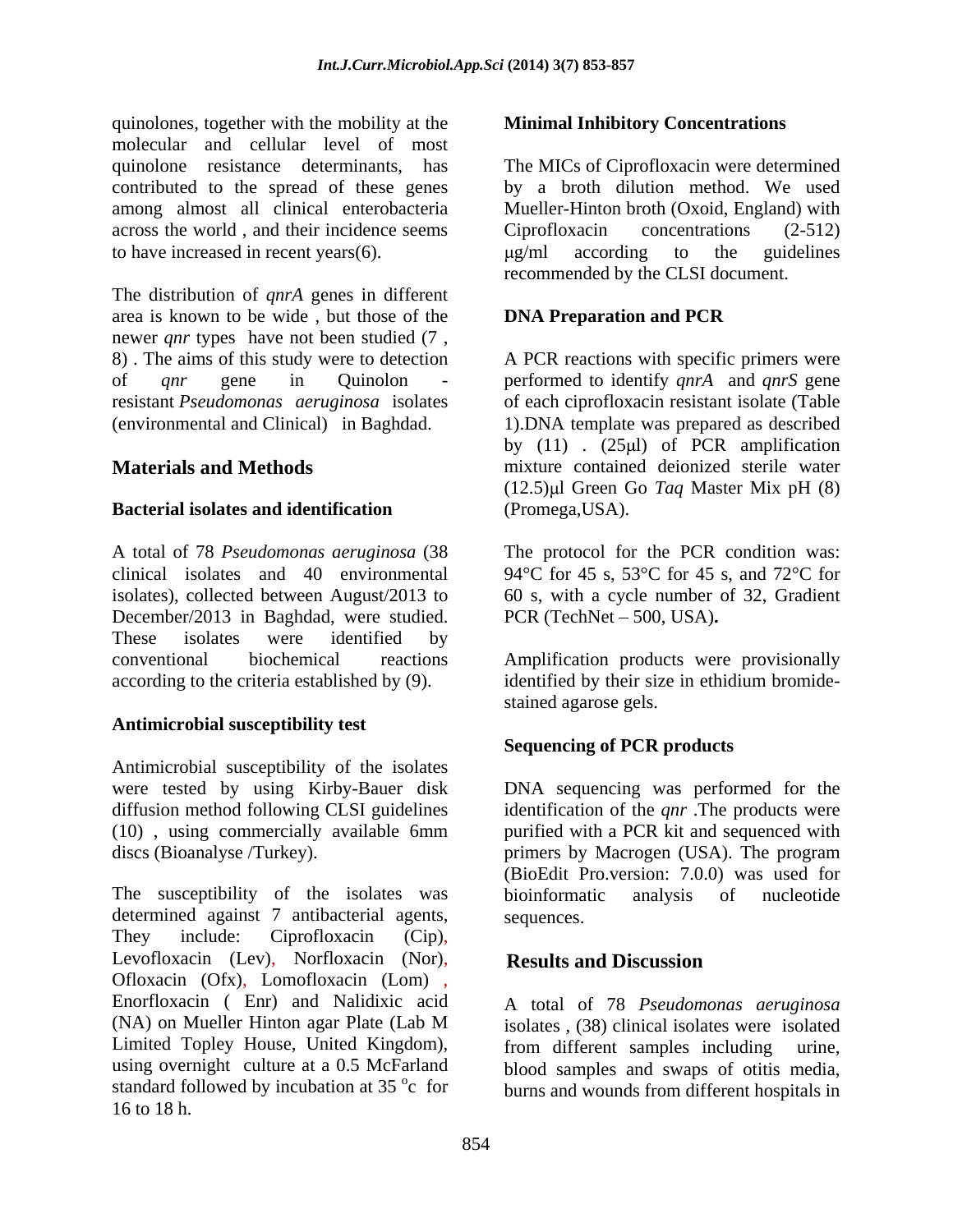Baghdad, in addition to 40 environmental Fluoroquinolones are the most active isolates were isolated from swage and Taps antibiotics for oral treatment of

The resistance patterns of *P. aeruginosa* resistance are mutations in the target genes isolates were determined, the clinical (encoding DNA gyrase (gyrA) and isolates showed a varied levels of resistance to; Lomofloxacin with percentage (34.2%); Levofloxacin and Norfloxacin (42.1% for In the USA, a 40% increase in the use of each); Nalidix acid (39.4%). Ciprofloxacin was the most active drug against *P*. percentage of ciprofloxacin resistance *aeruginosa* (Table 2). With respect to among Gram-negative bacilli isolated from environmental isolates has the highest rate hospital (16) . Multidrug resistant *P.*  of resistance to Nalidixic acid (27.5%). *aeruginosa* is found to be resistant to a wide Minimum Inhibitory concentrations (MICs) range of antibiotics (17). The development for Ciprofloxacin were determined, *P.*  of MDR bacteria can be attributed to the *aeruginosa* clinical isolates had MICs disorderly highly use of antibiotics in between  $(4-256)$   $\mu$ g/ml, while hospitals and in the community (18). Environmental isolates had MICs  $\leq$  (64)

The result of our study is agree with result clinical isolates and only one environmental obtained by (13) in Iraq, who found that isolate with 417 bp amplified product of (31%) of isolates were resistant to *qnrS* , 5 (13.1%) clinical isolates with 516 Ciprofloxacin. A study done by Al-Taei bp amplified product of *qnrA* ( Fig 1).The (14), showed that clinical isolates of *P.* results of present study were showed that *aeruginosa* were resistant to Ciprofloxacin presence of Two genes (*qnr*A and *qnr*S) (9%), Nalidixic acid (100%), to together were in 2 isolates (5.2%). Levofloxacin (45%).

water. *Pseudomonas aeruginosa* infections in most Fluoroquinolones are the most active antibiotics for oral treatment of countries. One of the main mechanisms of (encoding DNA gyrase (*gyrA*) and topoisomerase IV (*parC*)) (15) .

> In the USA, a 40% increase in the use of fluoroquinolones led to a doubling in the

g/ml. The detection of *qnr* genes by Polymerase Chain Reaction showed that 8 (21%) together were in 2 isolates  $(5.2\%)$ .

| <b>Primer type</b> | <b>Primer sequence</b>     |           | <b>Product</b> reference |
|--------------------|----------------------------|-----------|--------------------------|
|                    |                            | size      |                          |
| Forward primer     | '5-ATTTCTCACGCCAGGATTTG-3' |           |                          |
| anrA               |                            | $516-bp$  |                          |
| Reverse primer     | 5'-GATCGGCAAAGGTTAGGTCA-3  |           |                          |
| anrA               |                            |           |                          |
| Forward primer     | 5'-ACGACATTCGTCAACTGCAA-3  |           |                          |
| anrS               |                            | $417$ -bp | $\overline{1}$           |
| Reverse primer     | 5'-TAAATTGGCACCCTGTAGGC    |           |                          |
| anrS               |                            |           |                          |

**Table.1** Sequence of forward and reverse primers used for detecting *qnrA* and *qnrS*  genes among *P. aeruginosa* isolates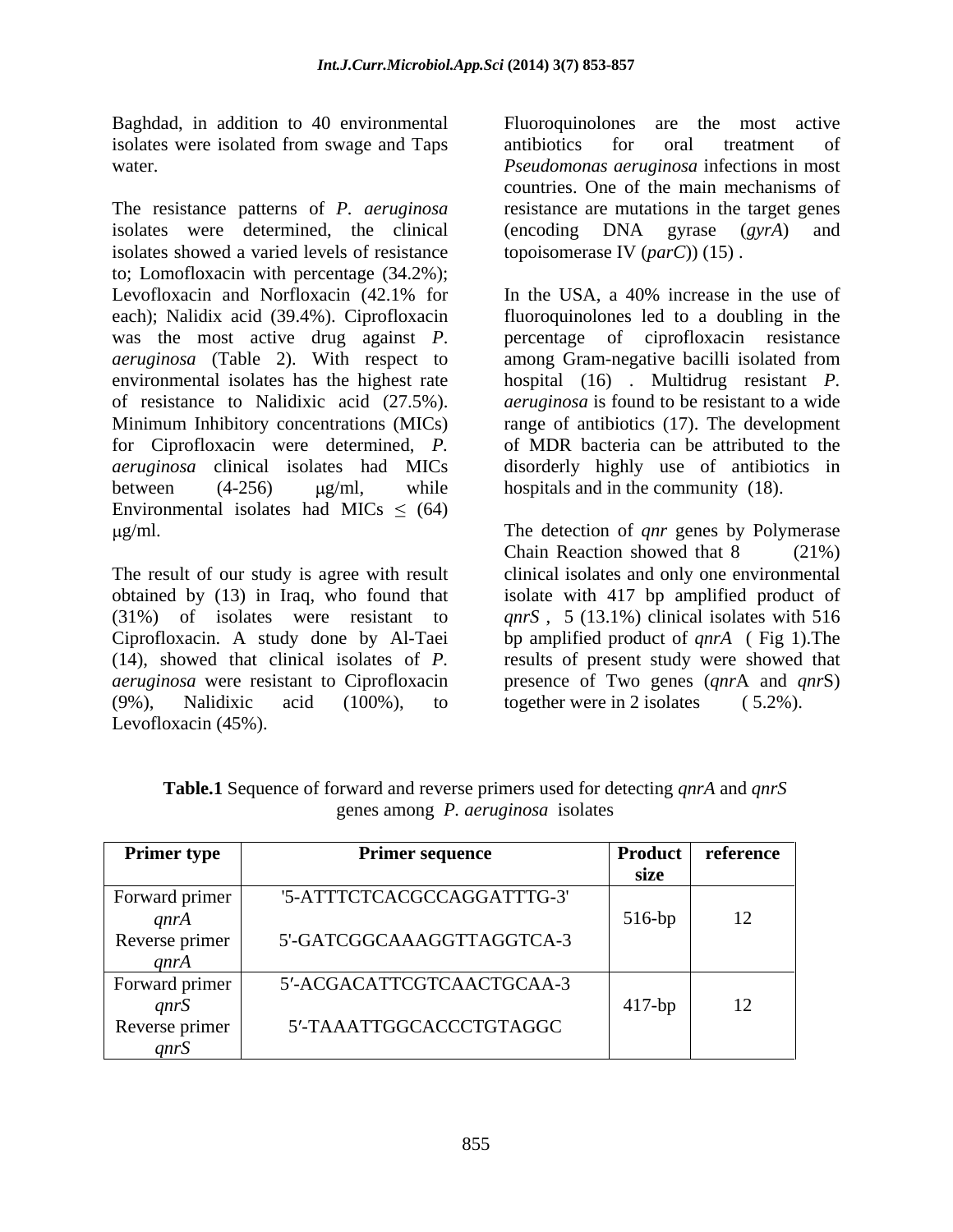| Antimicrobial  |     | Clinical isolates |     | environmental isolates |
|----------------|-----|-------------------|-----|------------------------|
| Agents         | No. | Resistance %      | No. | Resistance %           |
| Ciprofloxacin  |     | 28.9              |     | 125<br>14.J            |
| Levofloxacin   | 16  |                   |     | 17.5                   |
| Norfloxacin    | 16  | 42.1              |     | 125<br>12.5            |
| Ofloxacin      | 14  | 36.8              |     | 17 <sup>5</sup>        |
| Lomofloxacin   | 13  | 34.2              |     |                        |
| Nalidixic acid | 15  | 39.4              | 11  | 27.5                   |
| Enorfloxacin   | 14  | 36.8              |     | 17.5                   |
|                |     |                   |     |                        |

| <b>Table.2</b> Susceptibility of <i>P aeruginosa</i> isolates to Quinolones antibiotics |  |  |
|-----------------------------------------------------------------------------------------|--|--|
|                                                                                         |  |  |

# **Figure.1** Agarose gel electrophoresis of products from multiplex PCR, M=DNA ladder , lane 1-8 (*qnr*A and *qnrS* in *P . aeruginosa* clinical isolate)



The data of the sequencing of PCR numbers of isolates are needed to study the products were revealed (99 -100 %) emergence these genes in *Ps. aeruginosa* homology with *qnr* genotype. the wide geographical and species distribution of *qnr* genes proposes that they have been in **References** existence for some time. The *qnrA* gene is thought to have originated in *Shewanella* 1) Liakopoulos, A.; Mavroidi, A.; Katsifas, algae isolated from marine and fresh E.A.; Theodosion, A.; Karagouni' A.D.; algae, isolated from marine and fresh E.A.; Theodosion ,A.; Karagouni' A.D.;<br>water (19) In addition *anrVS* (1 and 2) Miriagou ,V. and Petinaki ,E. water (19). In addition, *qnrVS* (1 *and* 2), Miriagou , V. and Petinaki , E.<br>from *Vibrio splendidus*, consider 2013.Carbapenemase-producing reservoir of *qnrS* genes. Taken together,<br>
exervoir of *qnrS* genes. Taken together, this evidence suggests that Gram-negative aquatic bacteria may serve as the reservoir of *qnr* genes (18). 2) Boulund, F.; Johnning, A.; Pereira,

In conclusion, these results indicated that 21% of the tested clinical *Ps. aeruginosa* isolates harboured *qnrS* genes, further studies for another *qnr* genes with large

in Baghdad.

#### **References**

- 1) Liakopoulos, A. ; Mavroidi, A. ; Katsifas, E.A.; Theodosion, A. ; Karagouni' A.D. ; Miriagou ,V. and Petinaki ,E. 2013.Carbapenemase-producing *Pseudomonas aeruginosa* from central Greece: molecular epidemiology and genetic analysis of class I integrons.*BMC Infectious Diseases* , 13:505
- 2) Boulund , F. ; Johnning , A. ; Pereira , M.B. ; Larsson ,J. and Kristiansson ,E. 2012 . A novel method to discover fluoroquinolone antibiotic resistance (qnr) genes in fragmented nucleotide sequences ., *BMC Genomics* , 13:695